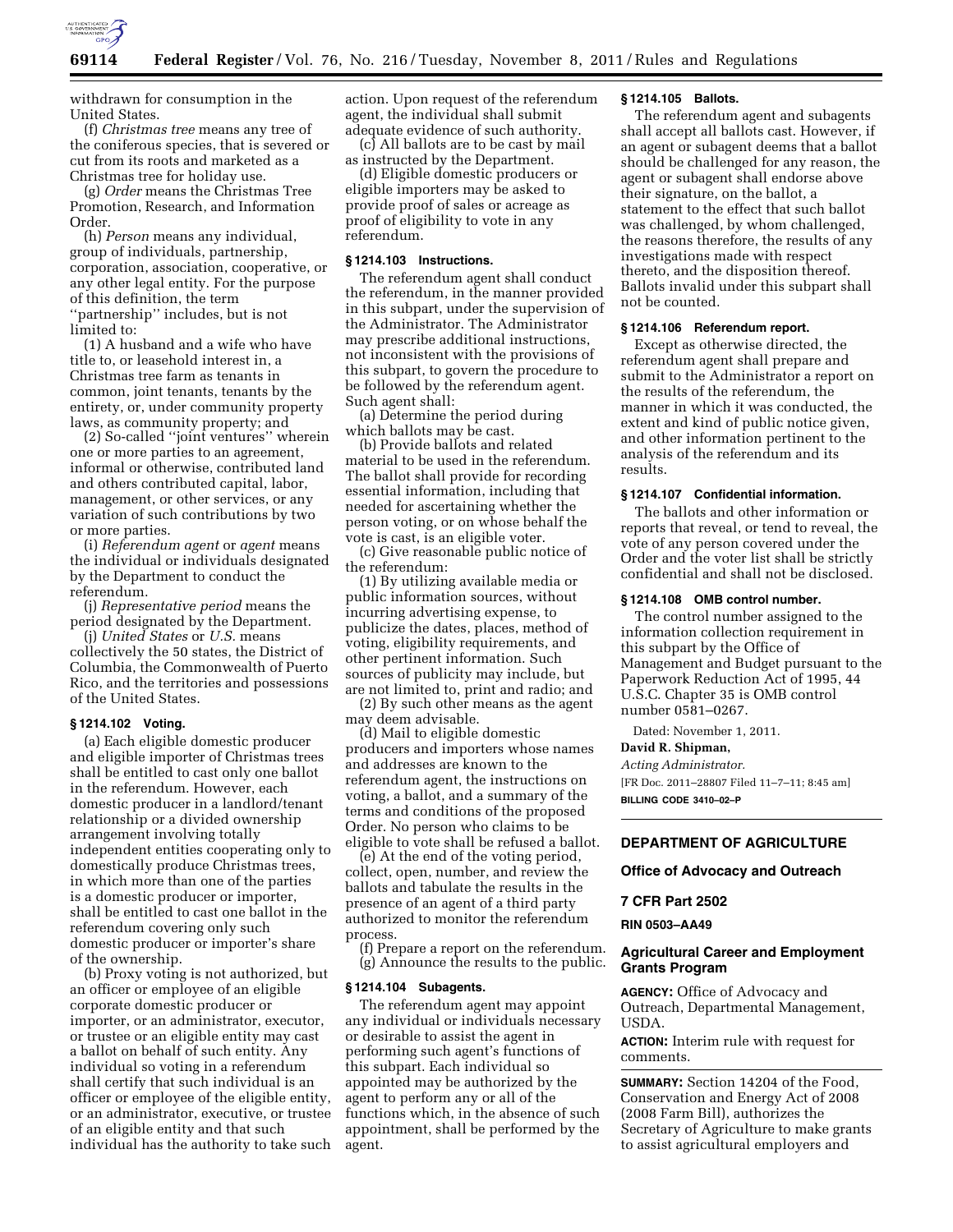farmworkers by improving the supply, stability, safety, and training of the agricultural labor force. Such grants may be made to eligible entities for use in providing services to assist farmworkers who are citizens or otherwise legally present in the United States in securing, retaining, upgrading, or returning from agricultural jobs. The Agriculture, Rural Development, Food and Drug Administration and Related Agencies Appropriations Act, 2010 (2010 Appropriations Act), included an appropriation of \$4 million to the U.S. Department of Agriculture's (USDA) Rural Housing Service (RHS) for this program. The delegation of authority and funding for the program has since been transferred to the Office of Advocacy and Outreach (OAO), within Departmental Management of USDA. The purpose of this rulemaking is to establish regulations governing the grants program, including eligibility, application for, evaluation, award and post-award administration of grants made pursuant to the authority granted to the Secretary under Section 14204.

**DATES:** Comments on the interim rule must be received by the agency on or before December 8, 2011 to be assured of consideration.

Comments on the collection of information, Paperwork Reduction Act, must be received by the agency on or before January 9, 2012 to be assured of consideration.

**ADDRESSES:** You may submit comments on the interim rule, identified by RIN 0503–AA49 by any of the following methods:

*Federal e-Rulemaking Portal: [http://](http://www.regulations.gov)  [www.regulations.gov.](http://www.regulations.gov)* Follow the instructions for submitting comments. *Email:* 

*[christine.chavez@osec.usda.gov.](mailto:christine.chavez@osec.usda.gov)* Include Regulatory Information Number (RIN) number 0503–AA49 in the subject line of the message.

*Fax:* (202) 720–7136.

*Mail:* Comments may be mailed to the Office of Advocacy and Outreach, U.S. Department of Agriculture, 1400 Independence Avenue, Room 520–A, Stop 9801, Washington DC 20250–9821.

*Hand Delivery/Courier:* Office of Advocacy and Outreach, U.S. Department of Agriculture, 1400 Independence Avenue SW., Room 520– A, Washington DC 20250.

*Instructions:* All submissions received must include the agency name and the RIN for this rulemaking. All comments received will be posted without change to *<http://www.regulations.gov>*, including any personal information provided. **FOR FURTHER INFORMATION CONTACT:**  Christine Chavez, Program Leader,

Farmworker Coordination, Office of Advocacy and Outreach, U.S. Department of Agriculture, 1400 Independence Avenue SW., Stop 9801, Washington, DC 20250, *Voice:* (202) 205–4215, *Fax:* (202) 720–7136, *Email: [christine.chavez@osec.usda.gov.](mailto:christine.chavez@osec.usda.gov)*  **SUPPLEMENTARY INFORMATION:** 

*Effective Date:* The Administrative Procedure Act (APA, 5 U.S.C. 553) provides generally that before rules are issued by Government agencies, the rule must be published in the **Federal Register**, and the required publication of a substantive rule is to be not less than 30 days before its effective date. One of the exceptions is when the agency finds good cause for not delaying the effective date. OAO finds that there is good cause to issue this policy as an interim rule. The hired agricultural labor force in the United States is characterized by considerable instability. The publication of this interim rule is necessary to assure the nation's ability to sustain the production and harvesting of agricultural products. Second, the Department has received several pieces of correspondence urging the Department to do everything possible to ensure that this important program is established properly and the funding is obligated to worthy recipients prior to a possible rescission. These letters, combined with other less formal interchanges with stakeholders, demonstrate a strong desire from external constituents to codify this grants program. OAO is concerned that any further administrative delays will negatively affect growers' ability to have access to a more skilled pool of farmworkers, and stability to this sector.

### **I. Background and Applicability of Regulations**

# *Authority*

Section 14204 of the 2008 Farm Bill (Section 14204) authorizes the Secretary of Agriculture to make grants to assist agricultural employers and farmworkers by improving the supply, stability, safety, and training of the agricultural labor force. Such grants may be made to eligible entities for use in providing services to assist farmworkers who are citizens or otherwise legally present in the United States in securing, retaining, upgrading, or returning from agricultural jobs. The purpose of this rulemaking is to establish regulations governing the grants program, including eligibility, application for, evaluation, award and post-award administration of grants made pursuant to the authority granted to the Secretary under Section 14204. The 2010 Appropriations Act included an appropriation of \$4 million

to the U.S. Department of Agriculture's (USDA) Rural Housing Service (RHS) for this program, and the delegation of authority and funding for the program has since been transferred to the Office of Advocacy and Outreach (OAO), within Departmental Management of USDA. OAO has designated the program the Agricultural Career and Employment (ACE) Grants Program and it will be referred to as such hereafter.

# *Purpose of the ''ACE'' Grants Program*

As the title of Section 14204 of the 2008 Farm Bill suggests—''Grants to Improve the Supply, Stability, Safety, and Training of Agricultural Labor Force''—the grants program authorized by this section is designed to address the needs of both agricultural employers and farmworkers with respect to the supply of skilled labor in American agriculture and the stability of employment in that sector. About 800,000 hired farmworkers are employed in U.S. agriculture, with hired workers making up an estimated onethird of the total agricultural labor force. Particularly critical for labor-intensive sectors of agriculture, such as fruits and vegetables, the hired agricultural labor force in the United States is characterized by considerable instability. Among the hired workforce are large numbers of migrant and seasonal farmworkers, many of whom travel long distances to obtain employment, and often move from crop to crop as conditions warrant. See, *A Profile of Hired Farmworkers, A 2008 Update,* by William Kandel, U.S. Department of Agriculture, Economic Research Service available at *[http://](http://www.ers.usda.gov/Publications/ERR60/err60_reportsummary.pdf)  [www.ers.usda.gov/Publications/ERR60/](http://www.ers.usda.gov/Publications/ERR60/err60_reportsummary.pdf)  err60*\_*[report summary.pdf](http://www.ers.usda.gov/Publications/ERR60/err60_reportsummary.pdf)*.

Despite this regular flow of workers, regional differences in crops, variations in harvest times, and unpredictable weather conditions mean that many growers complain of chronic labor shortages, while farmworkers frequently report it is difficult to locate employment or obtain sufficient hours of work to earn a living. Unemployment rates among farmworkers generally are double those of other wage and salaried workers and those working in field crops have twice the unemployment rate of livestock workers. Historically, the uncertainty farmworkers have faced as to the availability or duration of work, along with the low wages generally earned by hired farm laborers, has led to many employed in the agricultural labor sector to leave agriculture for employment in other industries. Because of high turnover rates in agricultural employment, it is estimated that 2.0 to 2.5 individual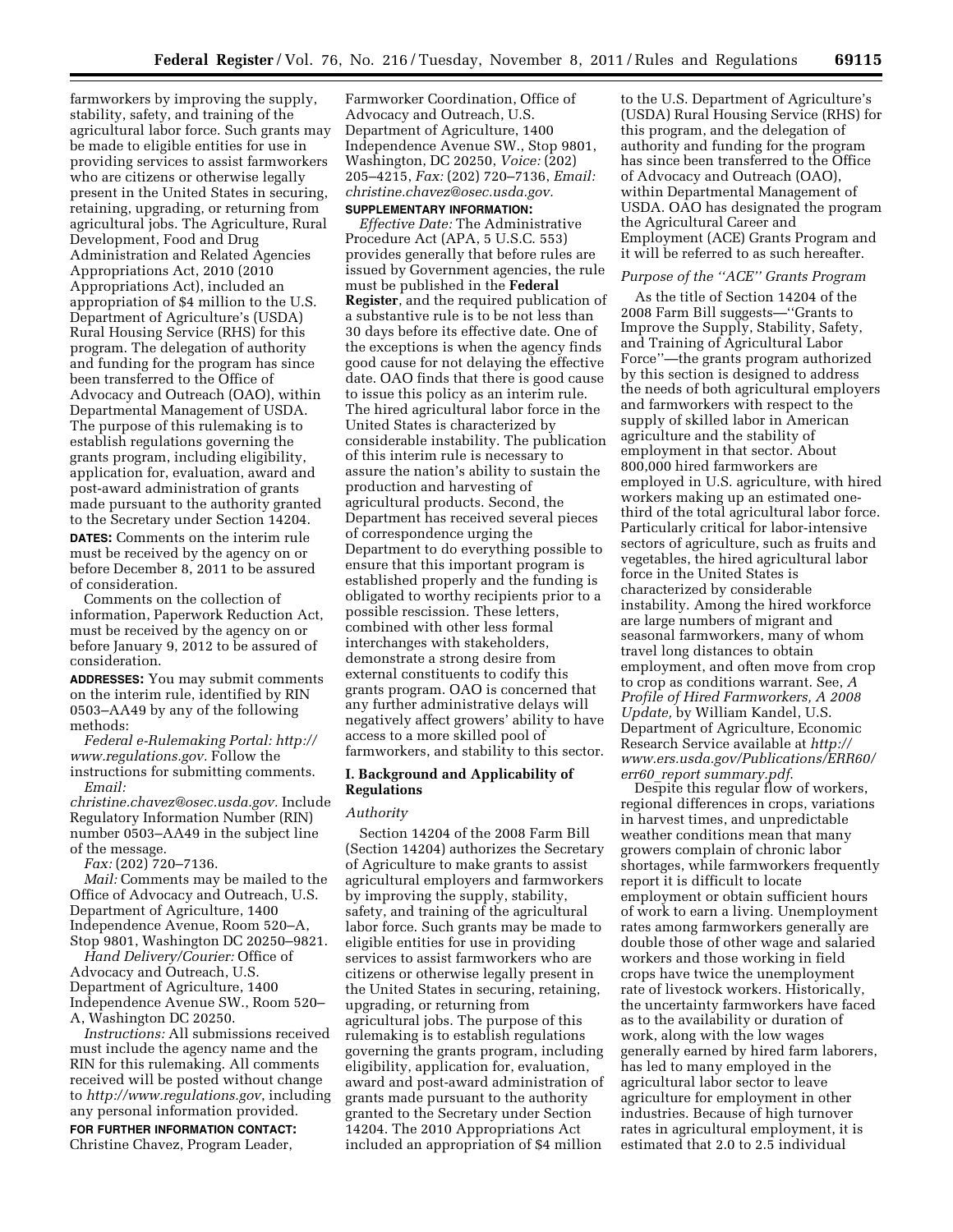farmworkers fill each job slot in the course of a year. This phenomenon has lead to chronic instability in the labor market and a shortage of skilled and experienced workers.

The ACE grants program is intended to improve the supply of skilled agricultural workers and bring greater stability to the workforce in this sector. This stability will be realized through services specifically designed to assist farmworkers in securing, retaining, upgrading or returning from an agricultural job. Such services include the following:

• Agricultural labor skills development;

• The provision of agricultural labor market information;

• Transportation;

• Short-term housing while in transit to an agricultural worksite;

• Workplace literacy and assistance with English as a second language;

• Health and safety instruction, including ways of safeguarding the food supply of the United States; and

• Other such services the Secretary deems appropriate.

The training and services offered through the ACE grants program will benefit growers by contributing to the establishment of a more skilled pool of workers. Farmworkers who avail themselves of the training and the other services under the program should have enhanced employment opportunities, with the prospect of obtaining additional hours of work and pay or better paying positions on the farm and expanded promotional opportunities as a result of upgraded skills. Moreover, to the extent greater opportunities exist for farmworkers within the agricultural industry, hired farm laborers will have greater incentives to remain in agriculture and will be less likely to leave farm work for other occupations. Finally, training farmworkers in ways to safeguard the food supply of the United States is intended to benefit not only consumers, but to benefit growers and farmworkers alike by minimizing disruptions in the agricultural sector due to product contamination. Taken together, the listed services and program goals are intended to promote stability in the workforce and thereby improve the supply of skilled labor across U.S. agriculture.

## **II. Administrative Requirements for the Interim Final Rulemaking**

# *A. Executive Orders 12866, 13563, and the Regulatory Flexibility Act*

The Office of Management and Budget (OMB) has determined that this rule is non-significant for the purposes of

Executive Orders 12866 and 13563 and, therefore, it has not been reviewed by OMB.

We have prepared an economic analysis for this rule which is summarized below. The economic analysis provides a cost-benefit analysis, as required by Executive Orders 12866 and 13563, and an initial regulatory flexibility analysis that examines the potential economic effects of this interim rule on small entities, as required by the Regulatory Flexibility Act. Copies of the full analysis are available by contacting the person listed under **FOR FURTHER INFORMATION**

**CONTACT** or on the Regulations.gov Web site (see **ADDRESSES** above for instructions for accessing Regulations.gov).

The economic analysis outlines several benefits of this program. The program would provide agricultural employers with access to a more stable and skilled pool of farmworkers and would provide farmworkers with enhanced employment opportunities, such as additional hours of work, better terms and conditions of employment, training, an increase in wages, and more opportunity for advancement. Training farmworkers in ways to safeguard the food supply will benefit not only agricultural employers and farmworkers, but also consumers.

The total cost of this program would be \$4 million to taxpayers, most of which would be awarded as grants with a 15 percent maximum that could be used to administer the program.

The initial Regulatory Flexibility Analysis addresses the expected impact of this program on small entities. It is expected that the majority of the entities eligible for grants will be small. However, OAO does not expect this rule to have a significant economic impact on a substantial number of small entities.

# *C. Paperwork Reduction Act (PRA)*

In accordance with section 3507(d) of the Paperwork Reduction Act of 1995 (44 U.S.C. 3501 *et seq.*), the information collection or recordkeeping requirements included in this interim rule have been submitted for approval to the Office of Management and Budget (OMB). Please send written comments to the Office of Information and Regulatory Affairs, OMB, Attention: Desk Officer for Departmental Management, Washington, DC 20503. Please state that your comments refer to Docket No. (Insert docket No.). Please send a copy of your comments to: (1) Christine Chavez, Program Leader, Farmworker Coordination, Office of Advocacy and Outreach, U.S.

Department of Agriculture, 1400 Independence Avenue SW, Stop 9801, Washington, DC 20250, *Fax:* (202) 720– 7136 *Email:* 

*[christine.chavez@osec.usda.gov.](mailto:christine.chavez@osec.usda.gov)* (2) Clearance Officer, OCIO, USDA, room 404–W, 14th Street and Independence Avenue SW., Washington, DC 20250. A comment to OMB is best assured of having its full effect if OMB receives it within 30 days of publication of this interim rule.

This interim rule would allow USDA to make grants to assist agricultural employers and farmworkers by improving the supply, stability, safety, and training of the agricultural labor force.

OAO is asking OMB to approve its use of this information collection activity to ensure that it will maximize the utility of information which is created, collected and maintained and minimize both the burden imposed on entities seeking to participate in the program as well as costs to the Federal government.

OAO is soliciting comments from the public concerning OAO's proposed information collection and recordkeeping requirements. These comments will help OAO:

(1) Evaluate whether the proposed information collection is necessary for the proper performance of our agency's functions, including whether the information will have practical utility;

(2) Evaluate the accuracy of OAO's estimate of the burden on the proposed information collection, including the validity of the methodology and assumptions used;

(3) Enhance the quality, utility, and clarity of the information to be collected; and

(4) Minimize the burden of the information collection on those who are to respond (such as through the use of appropriate automated, electronic, mechanical, or other technological collection techniques or other forms of information technology; *e.g.,* permitting electronic submission of responses).

*Estimate of burden:* Public reporting burden for this collection of information is estimated to average 2.8 hours per response.

(1) *Respondents:* Not-for-profit institutions or a consortium which includes a non-profit organization(s) and one or more of the following: Agribusinesses, State and local governments, agricultural labor organizations, *Estimated annual number of respondents:* 20 *Estimated annual number of responses per respondent:* 3 (average] *Estimated annual number of responses:* [65] *Estimated total annual burden on respondents:* 2 hours (Due to averaging,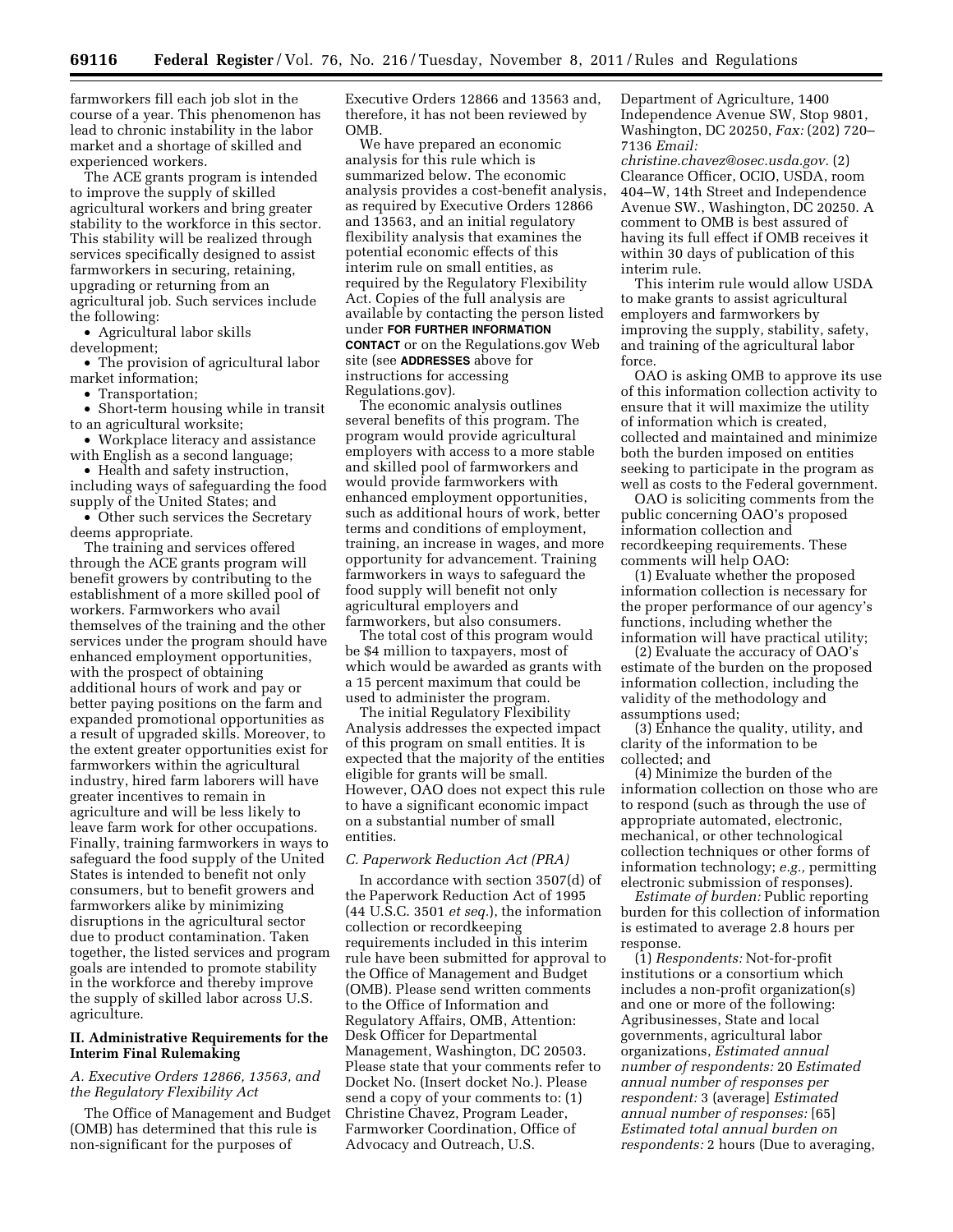the total annual burden hours may not equal the product of the annual number of responses multiplied by the reporting burden per response.)

Copies of this information collection can be obtained from Christine Chavez, Program Leader, Farmworker Coordination, Office of Advocacy and Outreach, U.S. Department of Agriculture, 1400 Independence Avenue SW, Stop 9801, Washington, DC 20250, *Email: [christine.chavez@osec.usda.gov.](mailto:christine.chavez@osec.usda.gov)* 

#### E-Government Act Compliance

The Office of Advocacy and Outreach is committed to compliance with the E-Government Act to promote the use of the Internet and other information technologies, to provide increased opportunities for citizen access to Government information and services, and for other purposes. For information pertinent to E-Government Act compliance related to this interim final rule, please contact Christine Chavez, Program Leader, Farmworker Coordination, Office of Advocacy and Outreach, U.S. Department of Agriculture, 1400 Independence Avenue SW, Stop 9801, Washington, DC 20250, *Email: [christine.chavez@osec.usda.gov.](mailto:christine.chavez@osec.usda.gov)* 

## *D. Catalog of Federal Domestic Assistance*

This interim rule applies to the following Federal assistance program administered by the Office of Advocacy and Outreach: 10.465, Farmworker Training Grants.

## *E. The National Environmental Policy Act of 1969*

The Department concludes that the requirements of the National Environmental Policy Act of 1969, 42 U.S.C. 4321 *et seq* (NEPA) do not apply to this rulemaking because this rule includes no provisions impacting the maintenance, preservation or enhancement of a healthful environment.

## *F. Federal Regulations and Policies on Families*

Pursuant to the requirements of Section 654 of the Treasury and general Government Appropriations Act of 1999, 5 U.S.C. 601 note, the Department concludes this regulation has no potential negative effect on family wellbeing as defined thereunder.

# *G. Executive Order 13045: Protection of Children From Environmental and Safety Risk*

The Department concludes that this interim rule has no negative effect on the health and safety of children.

# *H. Unfunded Mandates Reform Act of 1995 and Executive Order 13132*

Pursuant to Executive Order No. 13132, 64 FR 43225 (August 10, 1999) and the Unfunded Mandates Act of 1995, 2 U.S.C. 1501 *et seq.,* the Department concludes there is no potential or substantial direct effects on the States, on the relationship between the national government and the States, or on the distribution of power and responsibilities among the various levels of government. As there is no Federal mandate contained herein that could result in increased expenditures by State, Local, and tribal governments or by the private sector, the Department has not prepared a budgetary impact statement.

## *I. Executive Order 13175: Consultation and Coordination With Indian Tribal Governments*

In accordance with Executive Order 13175, 65 FR 67249 (Nov. 9, 2000), the Department concludes this rule, as proposed, does not have ''tribal implications'' nor substantial direct effects on one or more Indian tribes, on the relationship between the Federal government and Indian Tribes, or on the distribution of power and responsibilities between the Federal government and Indian tribes.

# *J. Executive Order 12988: Civil Justice Reform*

This interim rule has been reviewed in accordance with Executive Order 12988, Civil Justice Reform. This rule would not preempt State or local laws, is not intended to have retroactive effect, and would not involve administrative appeals.

### *K. Executive Order 13132: Federalism*

This interim rule would not have sufficient federalism implications to warrant the preparation of a Federalism Assessment. Provisions of this rule would not have a substantial direct effect on States or their political subdivisions or on the distribution of power and responsibilities among the various government levels.

### *L. Executive Order 12372: Intergovernmental Review of Federal Programs*

For the reasons set forth in the Final Rule Related Notice for 7 CFR part 3015, subpart V (48 FR 29115, June 24, 1983), this program is excluded from the scope of the Executive Order 12372, which requires intergovernmental consultation with State and local officials. This program does not directly affect State and local governments.

# **List of Subjects in 7 CFR Part 2502**

Agricultural labor, Agricultural employers, Farmworkers, Grants, Training.

For the reasons discussed in the preamble, the Office of Advocacy and Outreach, Departmental Management, amends chapter XXV of title 7 of the Code of Federal Regulations by adding part 2502 to read as follows:

## **PART 2502—AGRICULTURAL CAREER AND EMPLOYMENT (ACE) GRANTS PROGRAM**

## **Subpart A—General Information**

Sec.

- 2502.1 Applicability of regulations.
- 2502.2 Definitions.
- 2502.3 Deviations.

#### **Subpart B—Program Eligibility, Services and Delivery**

- 2502.4 Program eligibility.
- 2502.5 Program benefits and services.
- 2502.6 Recipients of program benefits or services.
- 2502.7 Responsibilities of grantees.

## **Subpart C—Grant Applications and Administration**

2502.8 Pre-award, award, and post-award procedures and administration of grants.

**Authority:** 7 U.S.C. 2008q–1.

#### **Subpart A: General Information**

#### **§ 2502.1 Applicability of regulations.**

(a) This part contains programspecific definitions for the ACE Grants Program.

(b) Subpart B establishes the criteria to be used in determining eligibility for an ACE grant award and the requirements for the delivery of program benefits and services, including who is considered eligible to receive such benefits and services and what the responsibilities are of ACE grantees.

(c) Subpart C establishes that, unless otherwise provided herein, the procedures for applying for ACE grants, the processes to be followed by OAO in evaluating grant proposals and awarding program funds, and the procedures for post-award administration of ACE grants are those set forth in a rule proposed ON DATE to codify provisions at 7 CFR part 2500, subparts A, B, C, D, and E.

#### **§ 2502.2 Definitions.**

As used in this part (unless otherwise indicated):

*Agency* means the Office of Advocacy and Outreach (OAO), an agency of the United States Department of Agriculture (USDA) or a successor agency.

*Agricultural Employer* means any person or entity which employs, as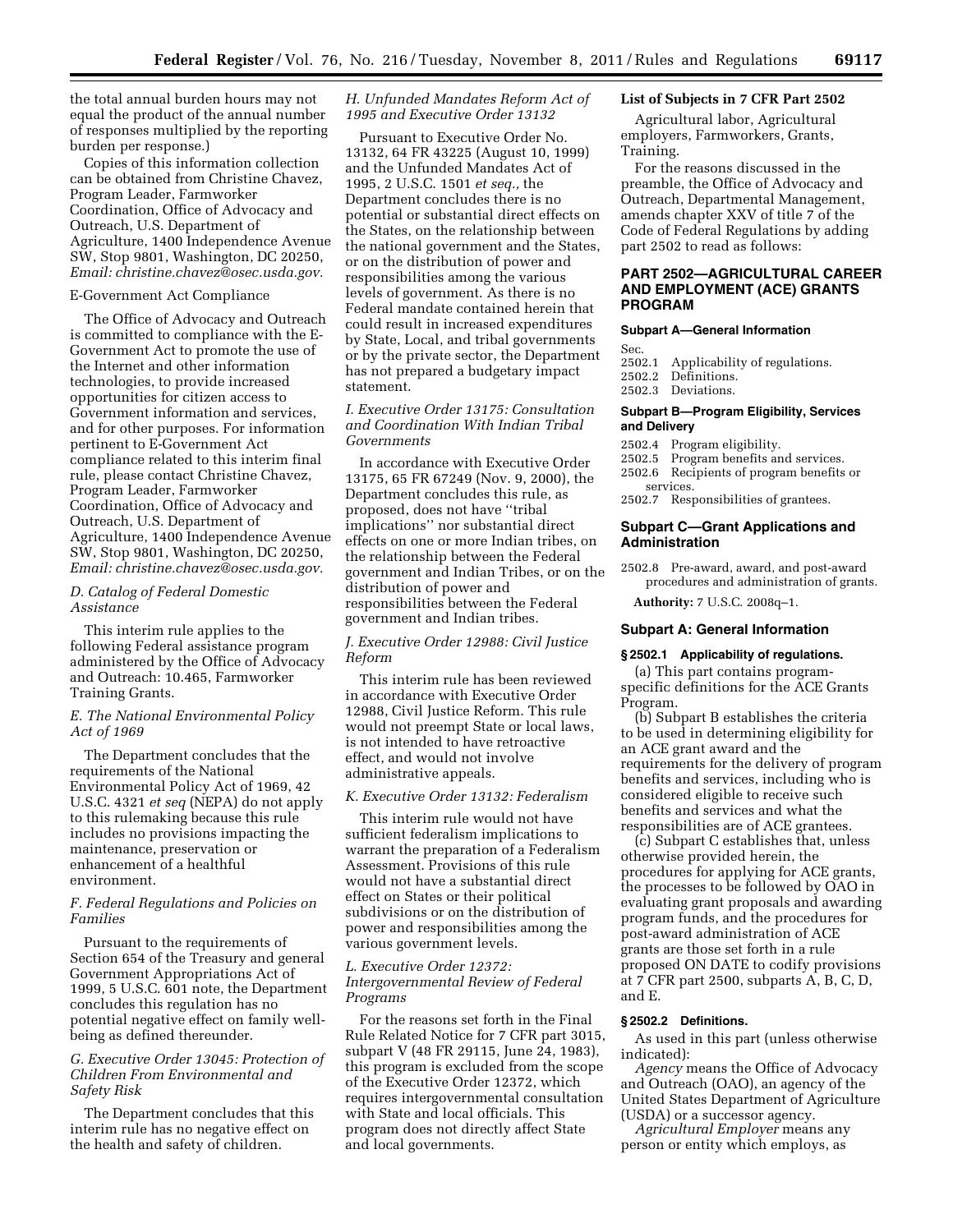defined in the Migrant and Seasonal Agricultural Worker Protection Act, 29 U.S.C. 1802, individuals engaged in agricultural employment and may include farmers, ranchers, dairy operators, agricultural cooperatives, and farm labor contractors.

*Agricultural Employment* means any service or activity as defined in the Migrant and Seasonal Agricultural Worker Protection Act, 29 U.S.C. 1802, including any activity defined as ''agriculture'' in Section 3(f) or the Fair Labor Standards Act of 1938, 29 U.S.C. 203(f), any activity defined as "agricultural labor" in 26 U.S.C. 3121(g) (the Internal Revenue Code); as well as the handling, planting, drying, packing, packaging, processing, freezing, or grading prior to delivery for storage of any agricultural or horticultural commodity in its unmanufactured state. Authorized Departmental Officer (ADO) means the individual, acting within the scope of delegated authority, who is responsible for executing and administering awards on behalf of the U.S. Department of Agriculture.

*Community-based organization*  means a non-governmental organization with a well-defined constituency that includes all or part of a particular community.

*Consortium* means a group formed by entities with similar goals and objectives for the purpose of pooling resources to undertake a project that would otherwise be reasonably beyond the capabilities of any one member.

*Eligible entity,* as described in section 379C(a) of the Consolidated Farm and Rural Development Act (7 U.S.C. 2008q(a)), means a non-profit organization, or a consortium of nonprofit organizations, agribusinesses, State and local governments, agricultural labor organizations, farmer or rancher cooperatives, and community-based organizations with the capacity to train farm workers.

*Farmworker* means an individual hired to perform agricultural employment, including migrant, seasonal, and hired family farm workers. The term farmworker includes individuals who are not currently employed as a farmworker but who are actively seeking work as such. The term does not include agricultural employers or individuals who are self-employed.

*Grantee* means the organization designated in the grant award document as the responsible legal entity to which a grant is awarded.

*Legally present in the United States*  shall have the same meaning as the term ''lawfully present'' in the United States as defined at 8 CFR 103.12(a) (addressing eligibility for Title II Social

Security benefits under Pub. L. 104– 193).

*Notice of Funding Availability (NOFA)* means a notice published in the **Federal Register** announcing the availability of money for the grants program which lists the application deadlines, eligibility requirements and locations where interested parties can get help in applying.

*Office of Advocacy and Outreach (OAO)* means the Office of Advocacy and Outreach, an office within the USDA's Departmental Management.

*Request for Proposal (RFP)* refers to a grant competition and is used interchangeably with the phrase grant application notice and solicitation for grant applications (SFA).

*Retaining an agricultural job* means continuing agricultural employment, including upgraded employment.

*Returning from an agricultural job*  means returning to a home area from a position in agricultural employment.

*Secretary* means the Secretary of Agriculture and any other officer or employee of the United States Department of Agriculture to whom the authority involved is delegated.

*Securing an agricultural job* means obtaining agricultural employment.

*State* means any of the States of the United States, the District of Columbia, the Virgin Islands, the Commonwealth of Puerto Rico, and Guam.

*United States worker (U.S. worker)*  shall have the same meaning as the term U.S. worker defined by the Department of Labor at 20 CFR 655.4.

*Upgrading an agricultural job* means advancement to a position in agricultural employment which offers more hours of work and/or better terms and conditions of employment and/or an increase in wages.

#### **§ 2502.3 Deviations.**

Any request by the applicant or grantee for a waiver or deviation from any provision of this part shall be submitted to the ADO identified in the agency specific requirements. OAO shall review the request and notify the applicant/grantee whether the request to deviate has been approved within 30 calendar days from the date of receipt of the deviation request. If the deviation request is still under consideration at the end of 30 calendar days, OAO shall inform the applicant/grantee in writing of the date when the applicant/grantee may expect the decision.

### **Subpart B—Program Eligibility, Services and Delivery**

## **§ 2502.4. Program eligibility.**

(a) Entities eligible to apply for and receive a grant under this part include:

(1) A non-profit organization; (2) A consortium of nonprofit organizations; or

(3) A consortium which includes a non-profit organization(s) and one or more of the following: agribusinesses, State and local governments, agricultural labor organizations, farmer or rancher cooperatives, and community-based organizations with the capacity to train farm workers.

(b) Additional information about eligible entities may be included in the RFP. In addition, the RFP will specify the criteria by which an entity's capacity to train farm workers will be evaluated, but at a minimum, the entity shall be required to demonstrate that it has:

(1) An understanding of the issues facing hired farmworkers and conditions under which they work;

(2) Familiarity with the agricultural industry in the geographic area to be served, including agricultural labor needs and existing services for farmworkers; and

(3) The capacity to effectively administer a program of services and benefits authorized by the ACE program.

(c) An applicant will be required to submit information to OAO, as specified in the RFP and/or FOA as part of the grant application.

### **§ 2502.5 Program benefits and services.**

(a) The ACE grants program will be centrally administered by the USDA in a manner consistent with these regulations, as well as the pertinent requirements of 7 CFR part 3015, 7 CFR part 3016, 7 CFR part 3018, 7 CFR part 3019 and 7 CFR 3052.

(b) The Office of Advocacy and Outreach (OAO) has been designated as the organizational unit responsible for administering the ACE program, including, among other things, determining the number and amount of grants to be awarded, the purposes for the grants to be awarded, as well as the criteria for the evaluation and award of grants.

(c) Services and benefits provided under the ACE grants program are limited to those which will assist eligible farmworkers in securing, retaining, upgrading or returning from agricultural jobs.

(d) Such services will include the following:

(1) Agricultural labor skills development

- (2) Provision of agricultural labor market information:
	- (3) Transportation:
- (4) Short-term housing while in transit to an agricultural worksite;

(5) Workplace literacy and assistance with English as a second language;